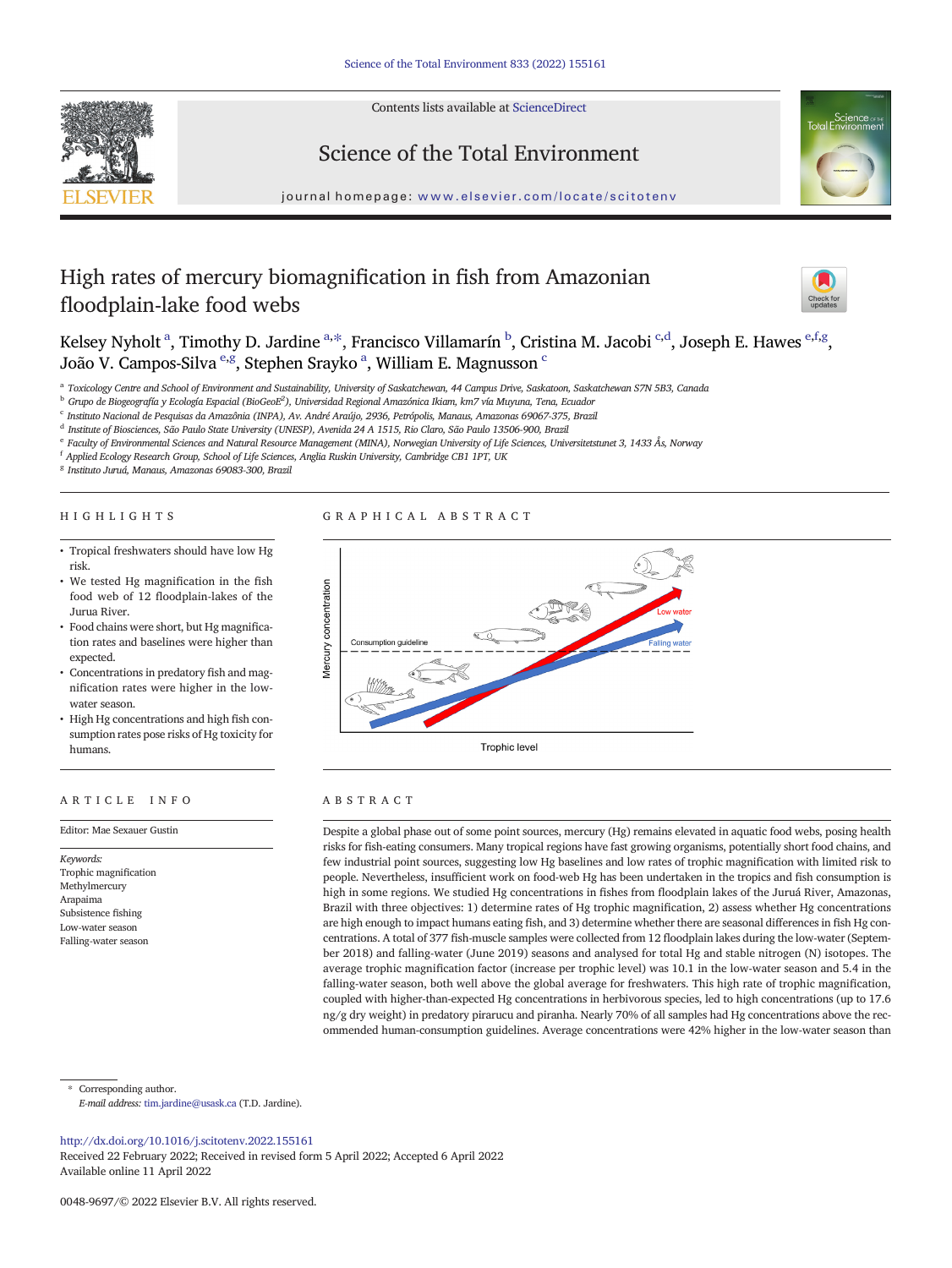the falling-water season, but differences varied by species. Since Hg concentrations are higher than expected and fish consumption in this region is high, future research should focus on Hg exposure for human populations here and in other tropical-rainforest regions, even in the absence of local point sources of Hg.

## 1. Introduction

Mercury (Hg) is released to the global environment from natural geological sources and anthropogenic activities [\(Pirrone et al., 2010](#page-5-0)). The latter includes coal burning, mining and smelting of metals, production of cement, artisanal gold mining, and industrial discharges, and emissions from these activities are declining with time in Europe and North America but increasing in Asia ([Zhang et al., 2016;](#page-5-0) [UN Environment,](#page-5-0) [2019\)](#page-5-0). As such, there remains a large global pool of Hg that can be transported long distances in the atmosphere to enter soil and water bodies through wet and dry deposition [\(Lyman et al., 2020\)](#page-5-0), where it is methylated and bioaccumulates in food webs ([Kidd et al., 2012\)](#page-5-0). Wind patterns, temperature, landscape characteristics and flooding affect deposition and accumulation of Hg in aquatic environments [\(Obrist et al., 2018](#page-5-0)).

The fate of Hg in food webs is influenced by three main factors: Hg entering the base of the food web, length of the food chain and trophic magnification [\(Kidd et al., 2012\)](#page-5-0), all of which differ across climate zones. Emission sources in the global south are dominated by artisanal gold mining ([UN Environment, 2019](#page-5-0); [Crespo-Lopez et al., 2021\)](#page-5-0), though there are many tropical regions with no gold mining, intact forests and limited riparian disturbance. In those areas we could expect low or high baseline concentrations depending on naturally occurring Hg in soils ([Fadini and](#page-5-0) [Jardim, 2001](#page-5-0); [Wasserman et al., 2003;](#page-5-0) [Figueiredo et al., 2018\)](#page-5-0). Mercury biomagnifies in food chains ([Kidd et al., 2012](#page-5-0)), but is expected to do so at lower rates in tropical regions ([Lavoie et al., 2013](#page-5-0)), because fish tend to grow quicker, possibly allowing for growth dilution of Hg in tissues ([Chételat et al., 2020](#page-5-0)). Many tropical fish tend to have a short lifespan as well, preventing the bioaccumulation of Hg over a long period. Tropical regions are also expected to have shorter food chains than areas further from the Equator ([Layman et al., 2005;](#page-5-0) [Jardine, 2016;](#page-5-0) [Lacerot et al., 2021\)](#page-5-0), owing to a high diversity of primary producers that create conditions favorable for herbivorous and omnivorous diets. Together, these features would suggest limited Hg risk for top predators in tropical regions compared with temperate and polar climates.

Mercury is a toxic metal, and its risk to human populations usually depends on a combination of concentrations in fish, and fish-consumption rates. Based on the consumption guidelines from many jurisdictions (e.g. United States Environmental Protection Agency, U.S. EPA), the maximum recommended concentration is 500 ng/g wet weight, with lower concentrations for regular consumers of fish. Recent studies in Amazonian rivers found that predators, such as barred catfish (caparari - Pseudoplatystoma fasciatum), wolf fish (trihara - Hoplias malabaricus), peacock bass (tucunaré - Cichla ocellaris) and pirarucu (Arapaima sp.), can have mean concentrations above the guideline, while herbivores and detritivores were always below this threshold [\(Albuquerque et al., 2020;](#page-4-0) [da Silva and de Oliveira](#page-5-0) [Lima, 2020\)](#page-5-0). Typically, 20% to 50% of all fish samples will have Hg concentrations higher than the 500 ng/g guideline [\(Anjos et al., 2016](#page-4-0); [Lino et al.,](#page-5-0) [2018](#page-5-0)). In the Amazon basin, inland fisheries produce 450,000 t of fish annually due to the large protein demand by local populations (WWF 2020). Fish-protein per-capita consumption in Amazonian riverine communities is between 100 g and 550 g per day ([Begossi et al., 2018\)](#page-5-0), among the highest in the world. Mercury concentrations are therefore a serious concern for both the local communities in the Amazon River system ([Passos](#page-5-0) [and Mergler, 2008\)](#page-5-0), as well as for consumers of exported fish outside the Amazon [\(Meneses et al., 2022\)](#page-5-0).

Flooding of rivers directly associated with the upper Amazon River occurs from about mid-December to mid-May while the low-water season usually occurs from June to December. These seasonal floods cause the re-suspension and distribution of particles in water, including Hg, that previously resided in the soils and sediment. Under anaerobic conditions

caused by flooding and subsequent lake stratification ([Brito et al., 2017](#page-5-0)), inorganic Hg can also be converted into bioavailable and toxic methyl Hg by sulphate reducing bacteria, leading to higher concentrations in the food web. The rate of methylation of Hg increases with increasing temperature, peaking during the hottest months, which could counteract some of the factors noted above that would keep Hg risk low for tropical top predators. However, in flooding seasons, there is an increase in interspecies interactions and forage ranges for fish, increasing nutrient availability and growth rates of plankton and fish, which can lead to growth dilution of Hg [\(Bastos](#page-5-0) [et al., 2007;](#page-5-0) [Brito et al., 2017](#page-5-0)). Based on these considerations, Hg concentrations could be either higher or lower in the high-water season compared to the low-water season.

In this study, we analysed Hg concentrations in fish from the Juruá River, Amazonas, Brazil. The Brazilian Amazon has been changing rapidly due to migration and regional development [\(Bastos et al., 2007\)](#page-5-0), but more isolated areas, such as the middle Juruá, still have intact forests and protected reserves. There is no artisanal gold mining in the Juruá catchment, and forestry activities are limited, though some atmospheric transport of Hg from mining and fires could lead to Hg deposition in the headwaters. Together with expected food-web properties, low Hg concentrations were anticipated at the base of the food chain, limited Hg trophic magnification through the food web, and short food chains that would suggest a small risk of Hg to local people despite their high fish-consumption rates. Based on this information, we had three objectives: 1) calculate Hg trophic magnification factors in the fish food web, 2) compare fish Hg concentrations to guidelines for consumption, and 3) determine whether there are seasonal differences in Hg concentrations in fish that could point to underlying factors responsible for Hg sources and its fate in food webs.

# 2. Methods

The Secretaria de Estado do Meio Ambiente Amazonas (SEMA-DEMUC; Ref. 41/2018), Instituto Chico Mendes de Conservacão da Biodiversidade (ICMBio; Ref. SISBIO 62427–1), and the Ethic Committee of the Instituto Nacional de Pesquisas da Amazônia (INPA; Ref. 040/2018) authorized the research. Samples were collected from 12 floodplain lakes along the Juruá River in September 2018 during the low-water season and during the falling-water season in June 2019 [\(Hawes and Peres, 2016](#page-5-0)). The Juruá's floodplain lakes are important sites for inland fisheries that support the livelihoods and basic diets for people living in remote rural settlements and larger market towns within the region ([Newton et al., 2012;](#page-5-0) [Endo et al.,](#page-5-0) [2016\)](#page-5-0). These lakes are dominated by sand and mud substrate with limited aquatic vegetation. They fill with sediment-laden water from the main river during the high-water season, but, unlike in other Amazonian lakes ([Gomes](#page-5-0) [et al., 2020\)](#page-5-0), pH remains high in the low-water season when the lakes become disconnected. During the low-water sampling, lakes were generally circumneutral, with low conductivity and a range of trophic status from oligotrophic to hypereutrophic (Table S1), consistent with earlier work on a broader range of lakes within the region ([Campos-Silva et al., 2021](#page-5-0)).

Approximately 60 species of fish were collected using gill nets. Due to the limited taxonomic knowledge of some groups, especially for juveniles, some sibling species may have been grouped, but they would have similar trophic relationships. All specimens were weighed and measured in situ for standard and total length, and a small skinless, dorsal muscle-tissue sample was collected from each fish, yielding a total of 377 samples (Table S2). These were immediately stored in a freezer ( $-20$  °C) for <30 days until arrival at INPA, where tissues were freeze-dried and ground. Samples of  $20.0 \pm 5.0$  mg were placed in nickel boats for analysis of total Hg (ng/g) dry weight) on a Direct Mercury Analyzer (Milestone DMA-80) calibrated with a certified reference material (TORT-3, lobster hepatopancreas).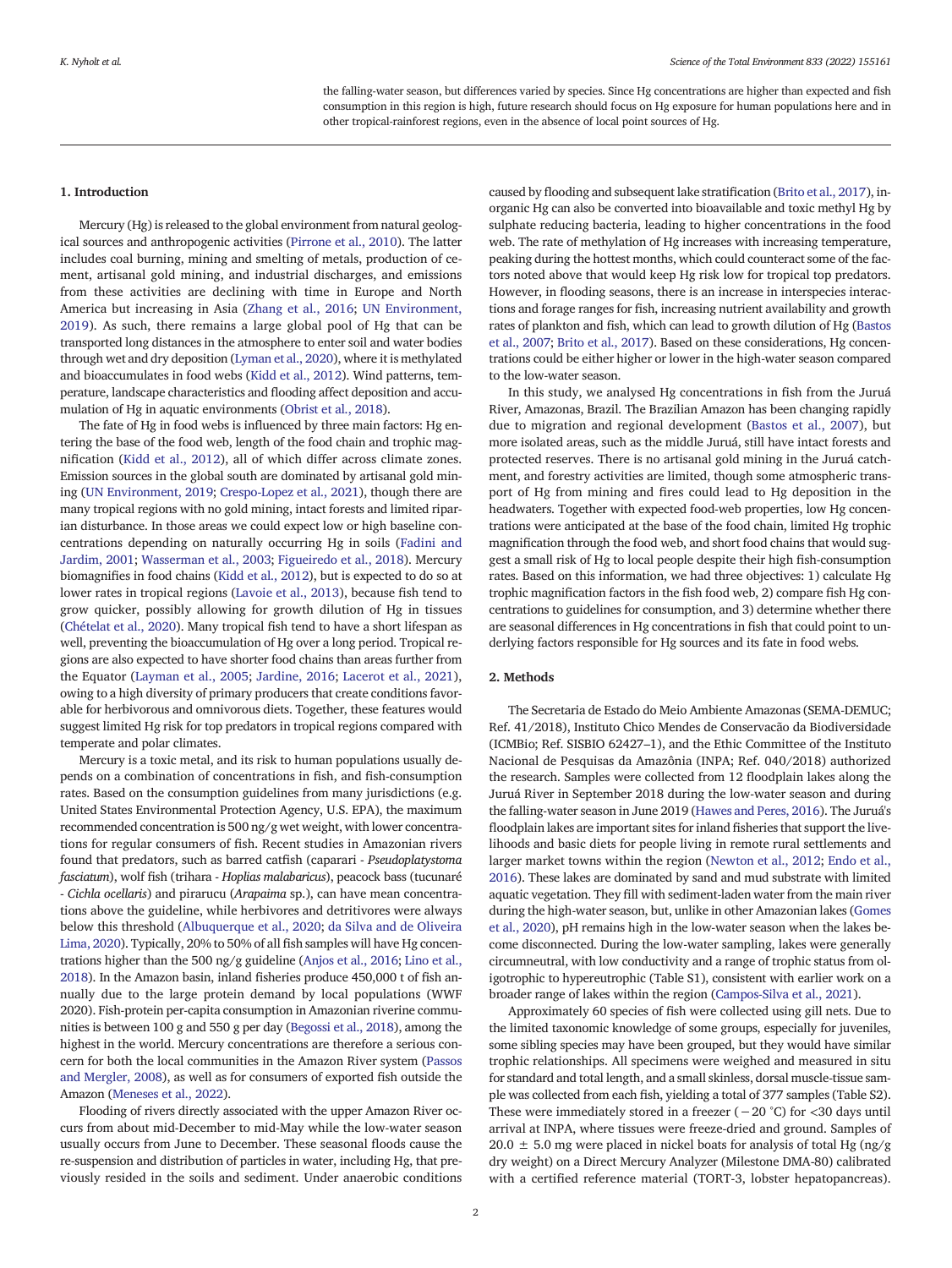Recovery of a second certified reference material (DORM-4, fish protein) was 93  $\pm$  6% S.D. (n = 35). Blanks were consistently less than half of the detection limit, so samples were not blank-corrected.

Many studies assume that methyl Hg is the dominant form in fish tissue (Bloom, 1992) so total Hg can serve only as a proxy for methyl Hg. However, % methyl Hg can be variable in fish tissues, especially small-bodied and omnivorous species [\(Lescord et al., 2018\)](#page-5-0), so % methyl Hg was calculated for a subset of the fish samples ( $n = 24$ ) using the methods given in [Barst et al. \(2013\)](#page-5-0) (Supplementary Information). Samples tested for % methyl Hg covered a range of species and trophic levels/feeding guilds.

To assess trophic magnification, samples were analysed for stable N isotopes. Samples were packed into tin capsules at  $1.0 \pm 0.2$  mg, combusted in an elemental analyzer (Costech ECS4010), and delivered via continuous flow to an isotope ratio mass spectrometer (Thermo Scientific Delta V). Data are reported in delta notation according to  $\delta^{15}N=(15N)^{14}N_{sample}$  /  $(^{15}N/^{14}N_{\text{AIR}})$  – 1  $\times$  1000, where AIR is atmospheric nitrogen, the standard for  $\delta^{15}$ N measurements. Instrumental precision, measured as the standard deviation of repeated in-house standards, was  $0.15\%$  ( $n = 70$ ).

Total Hg concentrations were  $log_{10}$ -transformed for all statistical comparisons. Concentrations were regressed against  $\delta^{15}N$ , which is a proxy for trophic position [\(Jacobi et al., 2020](#page-5-0)). The slope of this linear relationship is known as the Trophic Magnification Slope (TMS) which averages  $0.16 \pm 0.11$  for total Hg worldwide ([Lavoie et al., 2013\)](#page-5-0). A TMS greater than zero indicates there is biomagnification in the food web, whereas a negative slope indicates biodilution. The Trophic Magnification Factor (TMF) can be calculated from the TMS and represents the increase in Hg concentration per trophic level, as calculated from:  $TMF = 10^{(TMS \times 3.4)}$ where 3.4 is an average increase in  $\delta^{15}$ N with each trophic level, known as the trophic enrichment factor (TEF, [Post, 2002](#page-5-0)). A TMF greater than 1 indicates biomagnification and a TMF less than one indicates biodilution. The average TMF globally for total Hg is 3.5 ([Lavoie et al., 2013\)](#page-5-0), indicating a 3.5-fold increase in total Hg with each step in the food chain.

The six species of fish with the largest sample sizes: aruanã (silver arowana, Osteoglossum bicirrhosum), bodó (Amazon sailfin catfish, Liposarcus pardalis), curimatã (black prochilodus, Prochilodus nigricans), piranha (red-bellied piranha, Pygocentrus nattereri), pirarucu (Arapaima sp.) and tucunaré (peacock bass, Cichla sp.), were compared and analysed for Hg concentrations, N-isotope ratios and trophic position for the wet and dry season. Trophic position (TP) was calculated as TP =  $2 + (\delta^{15}N_{\text{fish}})$  $-$  δ<sup>15</sup>N<sub>baseline</sub>)/3.4 [\(Post, 2002](#page-5-0)) where δ<sup>15</sup>N<sub>baseline</sub> was the δ<sup>15</sup>N value of primary consumers (zooplankton, insects, snails) that occupy trophic position 2 ([Jacobi et al., 2020\)](#page-5-0) and 3.4 is the TEF. While a TEF of 3.4‰ is likely high for these species [\(Jacobi et al., 2020](#page-5-0)), it was applied to maintain consistency with the broader trophic magnification literature [\(Lavoie et al.,](#page-5-0) [2013](#page-5-0)). We also include a calculation of alternative TMF values when applying lower TEFs (Supplementary Information, Table S3). All baseline invertebrate samples were collected from the same lakes at the same time as the fish samples.

All Hg concentrations were compared with the U.S. EPA Guidelines for Hg exposure (500 ng/g wet weight or 2000 ng/g dry weight assuming 75% moisture). Values from each trip were also compared separately to determine if there were any seasonal changes in Hg concentrations. Data were tested for homogeneity of variance using Levene's Test. A general linear model was then constructed for all lakes and both seasons, with season and species as fixed factors and lake as a random factor. The model included all pairwise interactions. Species-specific models were then analysed to determine which species showed seasonal differences, including total length and trophic position as covariates and lake as a random factor. Statistical significance was set at alpha =  $0.05$ . All analyses were conducted in R (version 4.0.1).

# 3. Results

Log (Hg concentration) vs  $\delta^{15}N$  regressions strongly fit the data for each lake in both seasons (Table 1, Fig. S1). In the low-water season,  $r^2$  values were between 0.50 and 0.95 and all p-values were  $< 0.01$ . In the fallingwater season, the  $r^2$  values ranged from 0.26 to 0.95, and all regressions were significant except at Sacado do Jiburi where the  $\delta^{15}N$  range was limited (<3‰). The average TMS determined for all floodplain lakes was 0.282 in the low-water season, corresponding to an average TMF of 10.1, and 0.208 in the falling-water season, corresponding to a TMF of 5.4 (Table 1). Five of the 12 lakes had significantly lower slopes in the falling-water season, indicated by a significant interaction between season and lake (Fig. S1). Trophic magnification slopes were all positive and TMFs were all greater than 1, regardless of lake or season (Table 1). The highest TMF was at Marari Grande in the low-water season (23.5) and the lowest was at Sacado do Jiburi in the falling-water season (2.7).

Concentrations of total Hg in many of the fish species were much higher than the recommended guidelines of 2000 ng/g dry weight (d.w.). The arithmetic-mean concentration for all the samples was 1638 ng/g (d.w.) and the geometric mean was 968 ng/g (d.w.). The lowest individual value was 70 ng/g (d.w.) in a cará (Family Cichlidae), with a trophic position of 2.34 and the highest individual concentration was 17,610 ng/g (d.w.) in a pirarucu with a trophic position of 3.58. High concentrations in piranha, despite their small body size, illustrate the importance of trophic position in driving Hg accumulation. Four of the six most common species collected had an average Hg concentration higher than guidelines [\(Table 2](#page-3-0)). The majority of the Hg was methyl Hg, with % methyl Hg between 80 and 90% in 20 of the 22 samples tested (Fig. S2). While detritivorous species appeared to have lower % methyl Hg (Fig. S2), the samples from bodó and curimatã, which are among the most commonly caught and consumed species for local subsistence, still had values >80%.

Mercury concentrations were generally higher in the low-water season than in the falling-water season. Five of the six common fish species we captured had higher values in the low-water season than the falling-water season, and the differences were strongest in the top predators [\(Fig. 1\)](#page-3-0). There

Table 1

Slopes of log<sub>10</sub> (Hg concentration) vs.  $\delta^{15}N$  relationships and corresponding Trophic Magnification Factors (TMFs) for 12 floodplain lakes along the Juruá River, Amazonas, Brazil, during the low-water season (September 2018) and the falling-water season (June 2019). Interaction p values indicate whether slopes were equivalent within lakes between the low- and falling-water seasons, while season p values indicate whether intercepts were equivalent between the low- and falling-water seasons.

| Lake             | Low-water               | $r^2$ , p(n)        | Falling-water           | $r^2$ , p (n)       | Interaction | Season    |
|------------------|-------------------------|---------------------|-------------------------|---------------------|-------------|-----------|
|                  | Slope $\pm$ SE (TMF)    |                     | Slope $\pm$ SE (TMF)    |                     |             | p         |
| Bomfim           | $0.296 \pm 0.033(10.1)$ | $0.85, < 0.001(16)$ | $0.256 \pm 0.026$ (7.4) | 0.87, <0.001(16)    | 0.357       | 0.040     |
| Damião           | $0.192 \pm 0.034(4.5)$  | 0.80, <0.001(10)    | $0.246 \pm 0.085(6.9)$  | 0.48, 0.018(12)     | 0.557       | 0.011     |
| Mandioca         | $0.308 \pm 0.025(11.1)$ | 0.80, <0.001(51)    | $0.199 \pm 0.033(4.7)$  | 0.82, <0.001(10)    | 0.038       | <b>NA</b> |
| Marari Grande    | $0.403 \pm 0.128(23.5)$ | 0.50, 0.010(17)     | $0.176 \pm 0.027(4.0)$  | 0.75, <0.001(16)    | 0.040       | <b>NA</b> |
| Puca             | $0.282 \pm 0.018(9.1)$  | $0.95, < 0.001(15)$ | $0.178 \pm 0.044(4.0)$  | 0.58, 0.002(15)     | 0.026       | <b>NA</b> |
| Pupunha de Baixo | $0.267 \pm 0.033(8.1)$  | 0.78, <0.001(20)    | $0.293 \pm 0.028(9.9)$  | $0.95, < 0.001(10)$ | 0.540       | < 0.001   |
| Resaca do Xibauá | $0.240 \pm 0.039(6.5)$  | $0.65, < 0.001(22)$ | $0.172 \pm 0.048$ (3.8) | 0.62, 0.007(15)     | 0.326       | 0.021     |
| Sacado do Jiburi | $0.291 \pm 0.037(9.8)$  | $0.85, < 0.001(13)$ | $0.128 \pm 0.073(2.7)$  | 0.26, 0.113(12)     | 0.046       | <b>NA</b> |
| Samaúma          | $0.366 \pm 0.030(17.6)$ | 0.83, <0.001(38)    | $0.221 \pm 0.026(5.6)$  | 0.87, <0.001(15)    | 0.013       | <b>NA</b> |
| Santa Clara      | $0.226 \pm 0.037(5.9)$  | 0.79, <0.001(12)    | $0.216 \pm 0.026$ (5.4) | 0.83, <0.001(16)    | 0.831       | 0.611     |
| São Sebastião    | $0.235 \pm 0.021$ (6.3) | $0.92, < 0.001(13)$ | $0.222 \pm 0.036(5.7)$  | 0.80, <0.001(13)    | 0.771       | 0.844     |
| Veado            | $0.280 \pm 0.042$ (9.0) | 0.79, <0.001(29)    | $0.189 \pm 0.040(4.4)$  | 0.76, 0.002(9)      | 0.160       | 0.208     |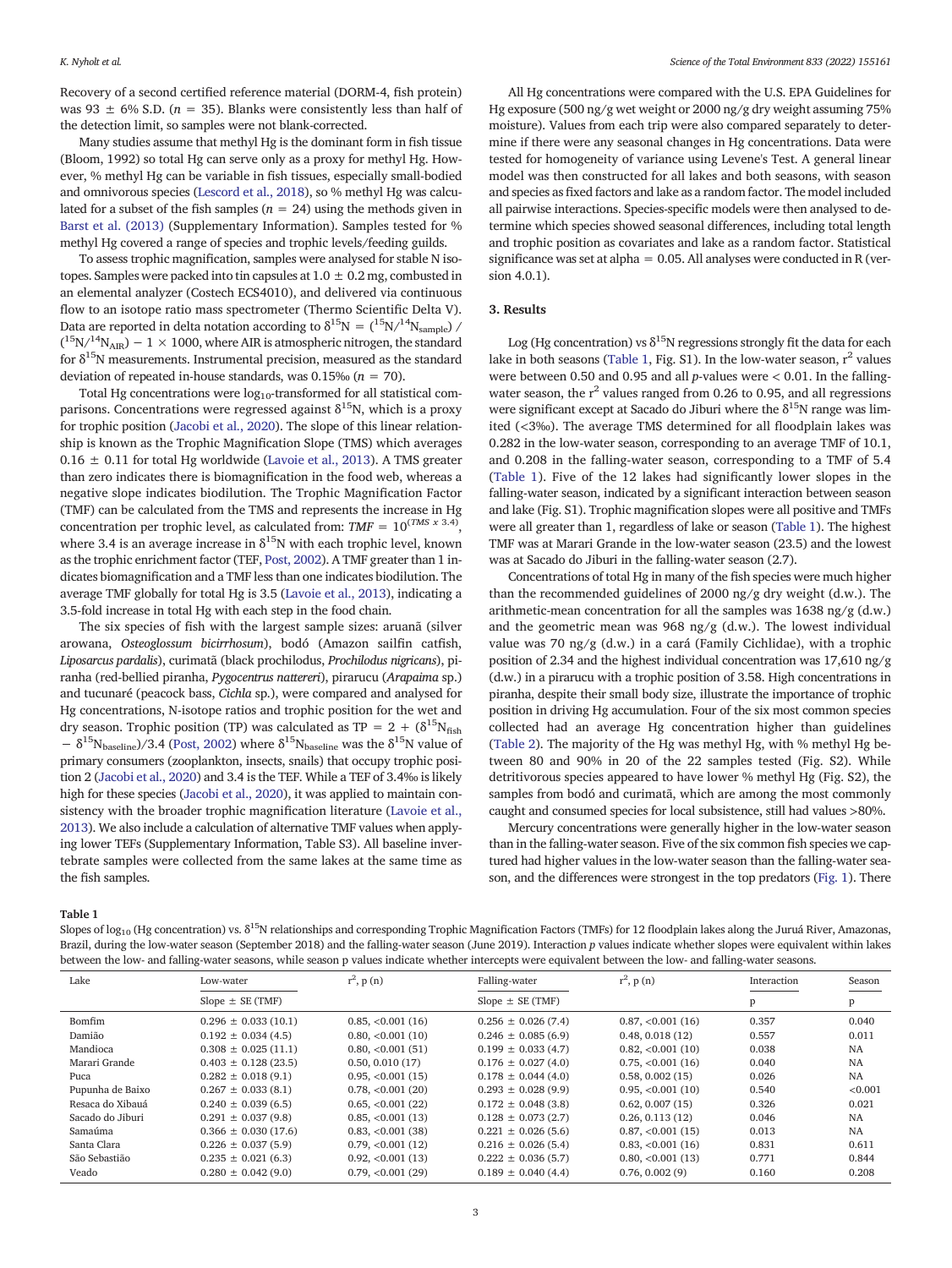#### <span id="page-3-0"></span>Table 2

Mean ( $\pm$  1 S.D.) body sizes, stable-nitrogen-isotope ( $\delta^{15}N$ ) ratios, trophic positions and feeding guilds for six common fish species found in floodplain lakes along the Juruá River.

| Species     | Season                       | Body length<br>(cm)          | $\delta^{15}$ N            | Trophic<br>position          | Feeding<br>guild |
|-------------|------------------------------|------------------------------|----------------------------|------------------------------|------------------|
| <b>Bodó</b> | Low $(24)$                   | $36.2 + 5.8$                 | $7.3 + 1.2$                | $2.4 \pm 0.2$                | Detritivore      |
| Curimatã    | Falling $(10)$<br>Low $(32)$ | $40.6 + 3.5$<br>$32.7 + 6.1$ | $7.9 + 1.0$<br>$8.0 + 0.9$ | $2.6 \pm 0.2$<br>$2.6 + 0.3$ | Detritivore      |
|             | Falling (6)                  | $22.8 + 2.1$                 | $8.7 \pm 0.4$              | $2.6 \pm 0.3$                |                  |
| Pirarucu    | Low $(34)$                   | $185.7 \pm 31.4$             | $9.9 + 0.8$                | $3.2 \pm 0.3$                | Carnivore        |
|             | Falling (5)                  | $142.7 + 32.8$               | $9.8 \pm 0.5$              | $3.2 \pm 0.4$                |                  |
| Tucunaré    | Low $(15)$                   | $38.4 + 3.6$                 | $10.8 + 0.3$               | $3.4 \pm 0.4$                | Carnivore        |
|             | Falling $(16)$               | $31.6 + 7.6$                 | $10.6 + 0.3$               | $3.4 \pm 0.4$                |                  |
| Aruanã      | Low $(20)$                   | $63.4 \pm 11.3$              | $11.1 + 0.5$               | $3.7 \pm 0.4$                | Carnivore        |
|             | Falling $(15)$               | $59.2 + 11.9$                | $10.5 + 0.4$               | $3.4 \pm 0.4$                |                  |
| Piranha     | Low $(9)$                    | $19.3 + 2.3$                 | $11.2 + 0.3$               | $3.8 \pm 0.4$                | Carnivore        |
|             | Falling (28)                 | $19.2 + 3.2$                 | $11.0 + 0.6$               | $3.5 \pm 0.4$                |                  |

were differences among species, seasons and lakes, and all two-way interactions were significant ( $p < 0.05$ ), with the interactions driven by bodó that had a higher concentration in the falling-water season. Species-specific models indicated that the carnivorous aruanã, tucunaré, pirarucu and piranha all had significantly higher Hg concentrations during the low-water season ( $p < 0.05$ ), while the detritivorous bodó had higher concentrations during the falling-water season ( $p < 0.05$ ), and concentrations in the detritivorous curimatã were not significantly different between seasons. The effects of length and trophic position depended on the species. Length was significant for the predators tucunaré, pirarucu, piranha and aruanã, while trophic position was significant for pirarucu, piranha, bodó and aruanã.

#### 4. Discussion

Mercury concentrations increased strongly with trophic level in Amazon floodplain-lake food webs, resulting in TMFs that are well into the upper end of the range observed worldwide and running counter to earlier predictions about lower trophic magnification in tropical food webs ([Lavoie](#page-5-0) [et al., 2013\)](#page-5-0). Concentrations of Hg reached values that are a concern for the health of human consumers, and these high concentrations were apparent in both low- and falling-water seasons when fish are consumed at high rates. Future studies should assess Hg exposure in local human populations and fish-eating wildlife to determine whether there are adverse effects due to Hg toxicity, and consider the potential for co-occurring elements such as selenium in ameliorating Hg toxicity risk [\(Rocha et al., 2014;](#page-5-0) [Ralston et al.,](#page-5-0) [2019](#page-5-0)).



Fig. 1. Median log total Hg concentrations (ng/g) in muscle tissue of six common fish species found in floodplain lakes along the Juruá River in the low-water (red) and falling-water (blue) seasons. Boxes represent the interquartile range, lines show minima and maxima, and points are outliers. The horizontal dashed line indicates the Hg consumption guideline (~2000 ng/g assuming 75% moisture).

Trophic magnification of Hg in Juruá floodplain lakes was higher than averages found in previous studies. Globally, TMFs for total Hg are 3.2 and 4.8 for freshwater and marine sites, respectively ([Lavoie et al., 2013\)](#page-5-0). The mean TMF values in this study were above these values in both the low- and falling-water season, and well above a previously reported mean value for tropical freshwaters (2.6, [Lavoie et al., 2013\)](#page-5-0) that included other locations in the Amazon (TMF = 4.5 to 5.2, [Azevedo-Silva et al.,](#page-5-0) [2016](#page-5-0)). Tropical freshwaters outside of South America have even lower TMF values [\(Jardine et al., 2012,](#page-5-0) [Ouédraogo et al., 2015\)](#page-5-0), and Hg concentrations therefore were expected to be lower in tropical predatory fish for a given food-chain position. However, concentrations in this study exceeded those even for typical cold-water fish at northern latitudes ([Depew et al.,](#page-5-0) [2013\)](#page-5-0), opposite to expectations. This occurred despite relatively low trophic positions of predators such as pirarucu, aruanã, tucunaré, and piranha (Table 2), which were comparable to those from tropical African reservoirs [\(Ouédraogo et al., 2015\)](#page-5-0). Application of lower  $\delta^{15}N$  TEFs resulted in TMFs that were more in line with global averages (Table S3), but applying such low TEFs would also increase mean trophic positions beyond expected values based on known diets of these species. For example, applying a TEF of 2.0‰ results in a mean trophic position for pirarucu of 4.2, much higher than the mean value calculated from stomach contents (3.6, [Jacobi](#page-5-0) [et al., 2020](#page-5-0)).

Though high TMFs were unexpected, TMFs were estimated from tabulated data in [da Silva et al. \(2005\)](#page-5-0) for another Amazonian system, the Tapajós River, and calculated values ranged from 7.1 to 14.3, suggesting that high Hg trophic magnification may be more widespread than expected. Rapid growth rates in tropical regions were expected to lead to growth dilution of Hg in fish [\(Chételat et al., 2020\)](#page-5-0), but the high concentrations observed in pirarucu that is among the fastest growing fishes in the world, do not accord with that hypothesis. This highlights the complexities around food consumption rates, assimilation efficiencies, and elimination rates that are the subject of Hg mass-balance models [\(Trudel and Rasmussen, 2006;](#page-5-0) [Madenjian et al., 2021\)](#page-5-0).

High TMFs should be associated with low baseline concentrations [\(Lavoie et al., 2013\)](#page-5-0), yet these Juruá floodplain lakes had high TMFs and high baselines, the latter indicated by high concentrations in species occupying low food-chain positions. In other tropical freshwaters, large-bodied herbivores and detritivores had lower concentrations than those observed here. For example, concentrations in Nile tilapia (Oreochromus niloticus) ranged from 0.003 to 0.014 μg/g wet weight, equivalent to  $~12$  to 56 ng/g dry weight [\(Ouédraogo et al., 2015](#page-5-0)), roughly one quarter of the concentrations we observed in large-bodied herbivore/detritivores, while bony bream (Nematalosa erebi) in northern Australia had concentrations under 100 ng/g dry weight ([Jardine et al., 2012](#page-5-0)), less than half of that in the Juruá. This suggests a much higher Hg baseline concentration in the Juruá likely owing to high natural background in soils [\(Wasserman et al.,](#page-5-0) [2003\)](#page-5-0) that are seasonally flooded. High baseline concentrations, evidenced by high concentrations in non-piscivorous fishes ( $\sim$ 150 to 400 ng/g dry weight, [da Silva et al., 2005\)](#page-5-0), occur in the Tapajós River, which has intensive artisanal gold mining, suggesting that these Amazonian tributaries have high Hg levels whether or not they are exposed to local point sources.

Mercury concentrations in fish were expected to be higher in the flooding season than the dry season. Flooding and filling of floodplain lakes causes resuspension and redistribution of Hg from soils and sediments, and breakdown of organic matter leads to anoxia and Hg methylation by sulfur-reducing bacteria [\(Achá et al., 2011](#page-4-0); [Pestana et al., 2019\)](#page-5-0). The higher concentrations in detritivorous bodó in the falling-water season suggests a detrital entry point for the Hg [\(Fostier et al., 2015](#page-5-0)) that is highest during and after flooding, with Hg transmitted to top predators later in the low-water season. This temporal disconnect also contributed to the observed differences in TMFs between seasons, but only half of the lakes showed this pattern. Differences in concentrations between the seasons have also been hypothesized as the result of greater prey density in the dry season compared to the wet, or may be due to physio-chemical differences (pH and electrical conductivity, [Gomes et al., 2020\)](#page-5-0). Overall, while there are significant seasonal changes in concentrations and TMFs, both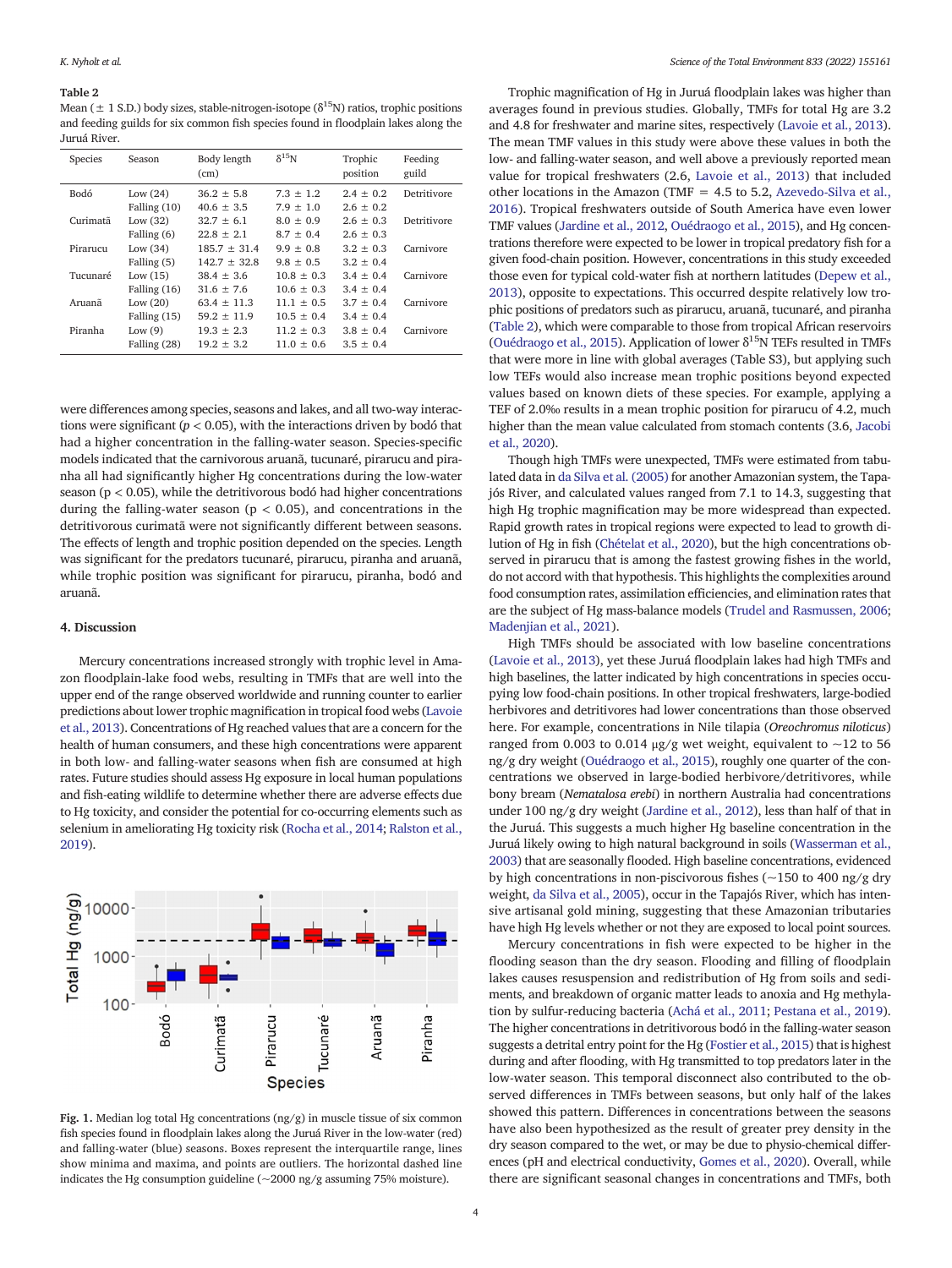<span id="page-4-0"></span>seasons have high enough concentrations to warrant concern for fish-eating consumers.

The oral reference dose for methyl Hg is 0.1 ng/g body weight per day for non-carcinogenic endpoints [\(Rice et al., 2000\)](#page-5-0). This value is the concentration that can be consumed daily over time without causing any detectable adverse effects such as neurotoxicity in children, adults and fetuses ([Rice et al., 2000](#page-5-0)). If people in the region randomly consumed the species tested, they would be exposed to far greater concentrations than the reference dose, considering the average weight of a human is 70 kg, average daily fish consumption in the Juruá is 100 to 550 g and the average Hg concentration is 1638 ng/g dry weight  $(-410 \text{ ng/g wet})$ weight). This would result in a daily exposure between 0.6 and 3.2 ng/g body weight per day, greatly exceeding the reference dose. Although the reference dose is conservative ([Clarkson, 2002](#page-5-0)), most of the species tested in our study also exceeded the national consumption guideline in Brazil (500 ng/g wet weight). Based on the fish consumption rates by people in the Juruá, these standards are not sufficient and human populations are likely at risk of Hg toxicity ([Passos and Mergler, 2008](#page-5-0); [Crespo-Lopez](#page-5-0) [et al., 2021\)](#page-5-0). However, detritivores, herbivores and omnivores represent the majority of the subsistence catch in the Juruá (Instituto Juruá, unpublished data), and since these species had much lower concentrations than the carnivorous species such as tucunaré, piranha, aruanã, and the iconic pirarucu, Hg exposure risk will be reduced. Also, the lower molar ratios of Hg:Se in herbivorous species [\(Lima et al., 2005](#page-5-0); [Lino et al., 2020\)](#page-5-0) and other foods [\(Rocha et al., 2014](#page-5-0); [da Silva Junior et al., 2022\)](#page-5-0) could protect consumers in rural communities against the high concentrations of Hg in the carnivores. Therefore, future studies should incorporate the consumption rates of fish species from different trophic guilds and plant foods in Hg risk assessments to provide a clearer picture regarding the exposure of such communities.

Humans are not the only top predators that may be affected by high Hg concentrations. Caimans are amphibious carnivores, and the black caiman (Melanosuchus niger) is among the largest predators in the Amazonian ecosystem. This species includes fish in its diet ([Laverty and Dobson, 2013](#page-5-0)), and average Hg concentrations of 1100 ng/g have been measured in their claws ([Gomes et al., 2020](#page-5-0)). River dolphins (Inia spp. and Sotalia fluviatilis) are also likely to be affected, with their diet including piranhas, shrimp, crabs and turtles ([Mosquera-Guerra et al., 2019](#page-5-0)). Mercury concentrations ranged from 870 ng/g to 3990 ng/g in muscle tissues of these dolphin species [\(Mosquera-Guerra et al., 2019\)](#page-5-0), consistent with values for hightrophic-level consumers in our study, and likely exceed expected toxicity thresholds ([Kershaw and Hall, 2019\)](#page-5-0). Mercury exposure and effects in these and other fish-eating predators, such as giant otters (Pteronura brasiliensis) would warrant further investigation.

With these high observed Hg concentrations, we are left with little anthropogenic explanation for their origin. The main anthropogenic sources of Hg in the Amazon are from artisanal small-scale gold mining, deforestation and biomass burning, and hydroelectric dams [\(Crespo-Lopez et al.,](#page-5-0) [2021](#page-5-0)). Though artisanal gold mining is prominent elsewhere in the Amazon, including the Tapajós, we are unaware of any local activity in the Juruá catchment. Tree leaves are known to accumulate atmospheric Hg [\(Ericksen et al., 2003](#page-5-0)), but Hg loading to forest canopies is low beyond approximately 50 km from these emission sources ([Gerson et al., 2022\)](#page-5-0), much farther than the nearest likely Hg emission source from gold mining. However, since plants are a significant sink for atmospheric Hg [\(Zhou et al.,](#page-5-0) [2021\)](#page-5-0), it is possible that natural accumulation in forest litter over time could be a significant source of Hg to soils in the Amazon.

Forestry causes disturbances and erosion of soils and sediments, allowing Hg to enter waterbodies, including Hg added through gold mining [\(Telmer et al., 2006\)](#page-5-0). However, there is little evidence for significant deforestation upstream of our sites or on its tributaries. Furthermore, while the construction of hydroelectric dams remobilizes and resuspends Hg from sediments and soils (Arrifano et al., 2018), there are no dams upstream of the study sites. As such, while there are many sources present in the Amazon, there are no obvious local sources to which we could attribute such high concentrations in the Juruá River.

Future studies in this region should closely examine the biogeochemistry of Hg by testing seasonal patterns in methylation potential, influences of water quality (e.g. dissolved oxygen depletion) and other factors expected to influence availability of Hg at the base of the food web. In parallel, studies should aim to link species-specific consumption patterns with any adverse effects on communities surrounding these waterbodies by assessing endpoints of Hg exposure and potential Hg-toxicity symptoms. Those studies, along with our current data, could lead to recommendations on what fish species can be eaten safely, to provide a critical source of protein, vitamins and essential fatty acids for people in these riverine communities while minimizing risks from Hg exposure.

## CRediT authorship contribution statement

KN: Formal analysis, Investigation, Writing – Original Draft, Data Curation; TJ: Conceptualization, Methodology, Formal analysis, Investigation, Writing – Review & Editing, Visualization, Supervision, Funding acquisition; FV: Conceptualization, Methodology, Investigation, Funding acquisition; CJ: Investigation, Data Curation, Writing – Review & Editing; JH: Methodology, Investigation, Writing – Review & Editing; JC-S: Conceptualization, Writing – Review & Editing; SS: Investigation, WM: Conceptualization, Writing – Review & Editing.

# Declaration of competing interest

The authors declare that they have no known competing financial interests or personal relationships that could have appeared to influence the work reported in this paper.

### Acknowledgements

We thank the villagers of the Médio Juruá, Jansen Zuanon, Iolanda Moutinho, Rafael Maribelto, Will Fincham, and Kirsten Sepos for assistance in the collection and processing of data. This study was supported by National Geographic Society grants to FV (#WW-245R-17) and JEH (#WW-220C-17), the Global Institute for Water Security and the University of Saskatchewan's International Office. JVC-S and JEH acknowledge their postdoctoral positions funded by the Research Council of Norway (Grants 295650 and 288086, respectively). WEM was supported by a productivity grant from the Conselho Nacional de Pesquisas da Amazônia (CNPq), the Program for Biodiversity Research in Western Amazônia (PPBio-AmOc) and the National Institute for Amazonian Biodiversity (INCT-CENBAM). CMJ is grateful for scholarships from Fundação de Amparo à Pesquisa do Estado do Amazonas (FAPEAM) and Emerging Leaders in the Americas Program (ELAP). This publication is part of the Instituto Juruá series [\(www.](http://www.institutojurua.org.br) [institutojurua.org.br](http://www.institutojurua.org.br)). We are grateful to two anonymous reviewers for their comments and suggestions that greatly improved the manuscript.

# Appendix A. Supplementary information

Supplementary information to this article can be found online at <https://doi.org/10.1016/j.scitotenv.2022.155161>.

### References

- Achá, D., Hintelmann, H., Yee, J., 2011. [Importance of sulfate reducing bacteria in mercury](http://refhub.elsevier.com/S0048-9697(22)02254-9/rf202204081822224408) [methylation and demethylation in periphyton from bolivian Amazon region.](http://refhub.elsevier.com/S0048-9697(22)02254-9/rf202204081822224408) [Chemosphere 82 \(6\), 911](http://refhub.elsevier.com/S0048-9697(22)02254-9/rf202204081822224408)–916.
- Albuquerque, F.E.A., Minervino, A.H.H., Miranda, M., Herrero-Latorre, C., Júnior, R.A.B., Oliveira, F.L.C., López-Alonso, M., 2020. [Toxic and essential trace element concentrations](http://refhub.elsevier.com/S0048-9697(22)02254-9/rf202204081820155971) in fi[sh species in the Lower Amazon, Brazil. Sci. Total Environ. 732, 138983](http://refhub.elsevier.com/S0048-9697(22)02254-9/rf202204081820155971).
- Anjos, M.R.D., Machado, N.G., Silva, M.E.P.D., Bastos, W.R., Miranda, M.R., Carvalho, D.P.D., Mussy, M.H., Holanda, I.B.B.D., Biudes, M.S., Fulan, J.Â., 2016. [Bioaccumulation of](http://refhub.elsevier.com/S0048-9697(22)02254-9/rf202204081820295605) methylmercury in fi[sh tissue from the Roosevelt River, southwestern Amazon basin.](http://refhub.elsevier.com/S0048-9697(22)02254-9/rf202204081820295605) [Rev. Ambiente Água 11, 508](http://refhub.elsevier.com/S0048-9697(22)02254-9/rf202204081820295605)–518.
- Arrifano, G.P., Martín-Doimeadios, R.C.R., Jiménez-Moreno, M., Ramírez-Mateos, V., da Silva, N.F., Souza-Monteiro, J.R., Crespo-Lopez, M.E., 2018. [Large-scale projects in the](http://refhub.elsevier.com/S0048-9697(22)02254-9/rf202204081820378340) [amazon and human exposure to mercury: the case-study of the Tucuruí Dam. Ecotoxicol.](http://refhub.elsevier.com/S0048-9697(22)02254-9/rf202204081820378340) [Environ. Saf. 147, 299](http://refhub.elsevier.com/S0048-9697(22)02254-9/rf202204081820378340)–305.